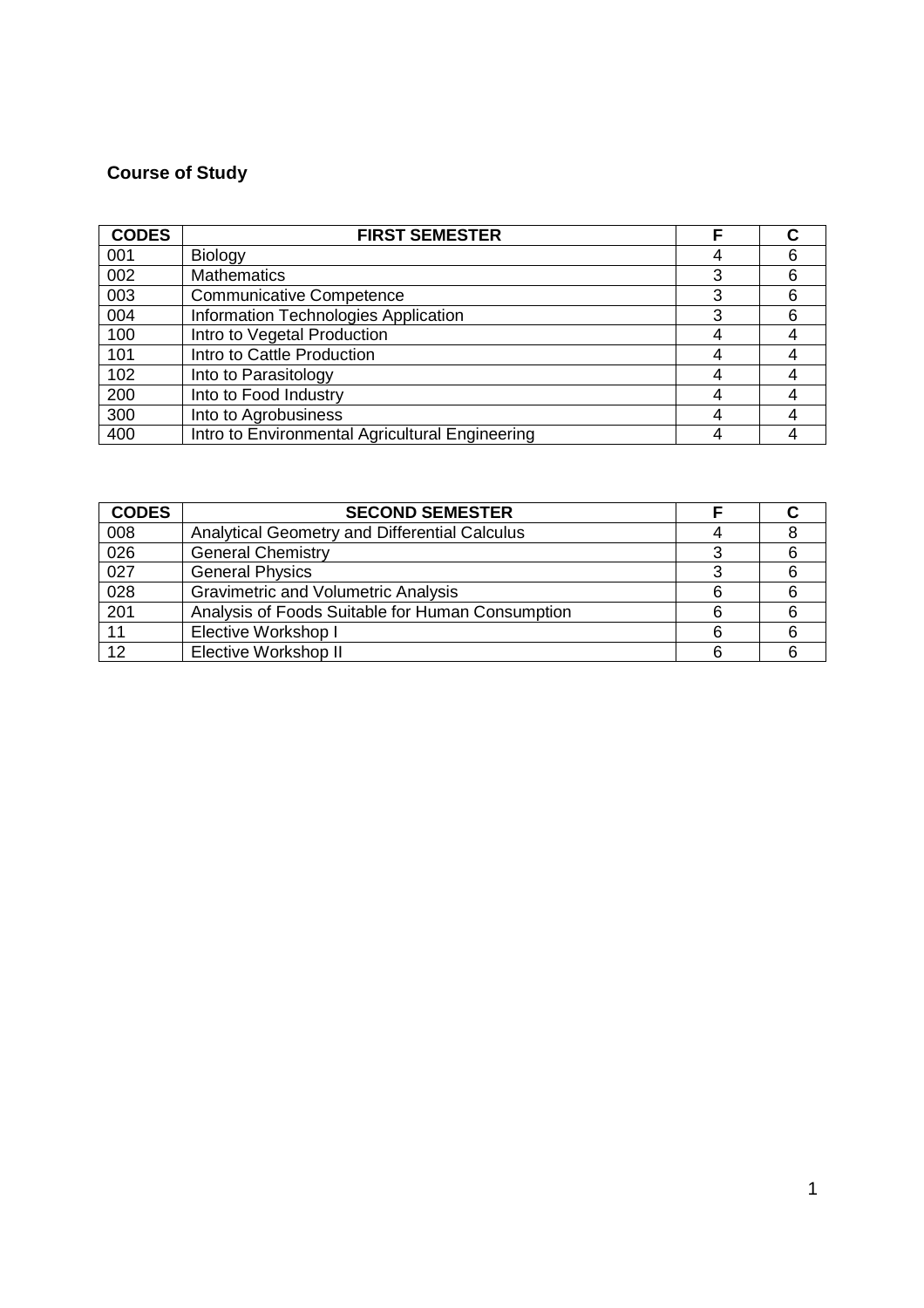| <b>CODES</b> | <b>THIRD SEMESTER</b>                          |   |   |
|--------------|------------------------------------------------|---|---|
| 006          | Biochemistry                                   |   |   |
| 009          | Intro to English                               | າ | ◠ |
| 011          | <b>Arts Appreciation</b>                       | 3 |   |
| 029          | <b>Calorimetry and Optics</b>                  | 3 |   |
| 030          | <b>Integral Calculus</b>                       |   |   |
| 202          | Food Microbiology                              |   |   |
| 203          | Dairy Products Workshop                        | 6 |   |
| 204          | Water, Milk, and Food Microbiological Analysis | 6 |   |
| 13           | <b>Elective Workshop III</b>                   | 6 |   |

| <b>CODES</b> | <b>FOURTH SEMESTER</b>                                 |   |  |
|--------------|--------------------------------------------------------|---|--|
| 012          | <b>Basic English</b>                                   |   |  |
| 031          | <b>Physical Chemistry</b>                              |   |  |
| 205          | <b>Food Biochesmistry</b>                              |   |  |
| 206          | Fuit and Vegetable Preservation                        | 6 |  |
| 207          | <b>Elaboration of Common Meat Products</b>             | 6 |  |
| 208          | Bread-making                                           | 6 |  |
| 14           | Elective Workshop IV                                   | 6 |  |
| 31           | Select Topics on Human Development, Health, and Sports |   |  |
| 32           | Select Topics on Academic and Professional Development | 3 |  |

| <b>CODES</b> | <b>FIFTH SEMESTER</b>                      |  |
|--------------|--------------------------------------------|--|
| 010          | Social Context of the Profession           |  |
| 017          | Intermediate English                       |  |
| 032          | <b>Differential Equations</b>              |  |
| 033          | <b>Electricity and Magnetism</b>           |  |
| 034          | <b>Fluids Mechanics</b>                    |  |
| 035          | <b>Mechanics of Materials</b>              |  |
| 209          | <b>Refrigeration and Thermal Machinery</b> |  |

| <b>CODES</b> | <b>SIXTH SEMESTER</b>          |  |
|--------------|--------------------------------|--|
| 019          | <b>Statics Methods</b>         |  |
| 020          | <b>Advanced English</b>        |  |
| 036          | Matter and Energy Balance      |  |
| 210          | <b>Industrial Microbiology</b> |  |
| 211          | Milk Industrialization         |  |
| 325          | <b>General Accounting</b>      |  |
| 328          | Marketing                      |  |